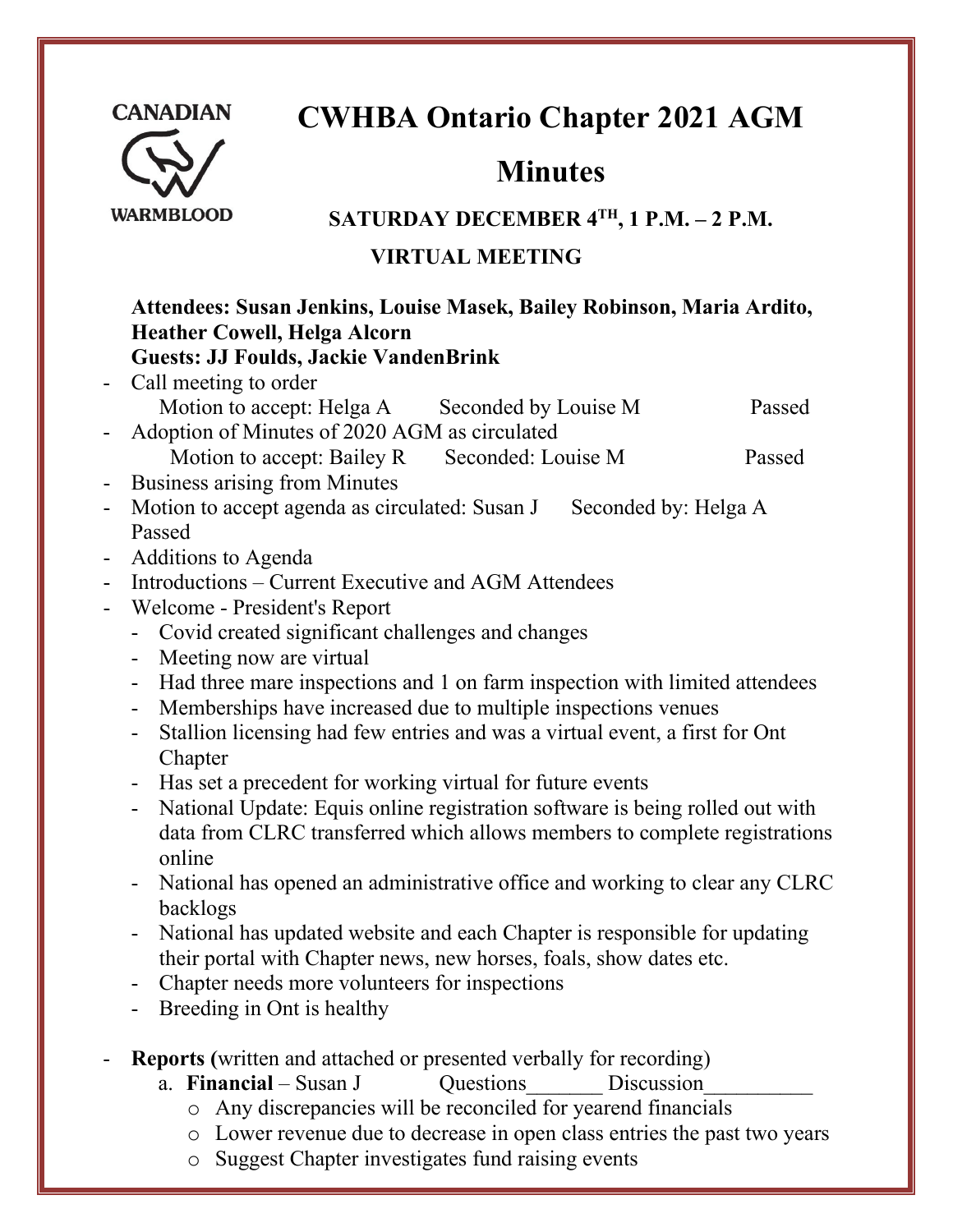- o Chapter receives revenue from National for mare (\$45/mare) and for memberships (\$3) revenue for SSA not known at this time
- o Increase in costs due to compensating volunteers for mileage, meals, etransfer fees
- Motion to accept financials as is with the conditions discrepancies are reconciled in yearend statements by Bailey R Seconded: Helga A

#### b. **Inspection Tour** –Report Bailey R

- Ont Chapter held 3 mare inspections, one on farm and 1 stallion licensing
- 5 Mares inspected (1 premium and all 5 approved)
- 5 mares: 2 thoroughbreds, 2 warmbloods and 1 unknown.
- A change to inspection format: all scores uploaded to a one drive shared with National after each inspection
- Another change was that the same judges were used for each inspection to ensure consistency in scoring
- 1 On farm inspection not past of National tour end of October resulted in another 6 mares being inspected and approved with 1 premium
- The on farm inspection was for a new member who has a breeding program
- As a result, Ont Chapter inspected 11 mares in total
- Discussion was held on the differences between National tour inspection criteria (breeders accumulate points for national awards)
- Discussion on expanding Chapter offerings with riding horse test, mare free jumping etc.

Motion for a follow up meeting to discuss riding horse tests and test rider criteria with Jackie V in attendance: by Bailey  $R$  Seconded by Susan J Meeting to look at how to educate members and setting up the proper expectations of participants

#### **ACT: Bailey to call meeting in January**

#### **b. Foal Futurity: Bailey R**

- 4 entries
- Change to format include dam/sire information
- All entries have been paid out and ribbons distributed

**Open Classes**: 6 foals, 4 yearlings, 1 – two-year-old, 1 three-year-old no four year olds

- Need to order more ribbons, current supplier is Highpoint, suggest looking at other sources to ensure we are getting best value

**ACT**: look into getting quotes from suppliers in new year

- Consider getting prize sponsorship for Open Classes

#### **2022 Inspections**

- Need to revisit number of venue locations (one east and one west)
- Can start planning 2022 mare inspections as most equine competitions have published schedules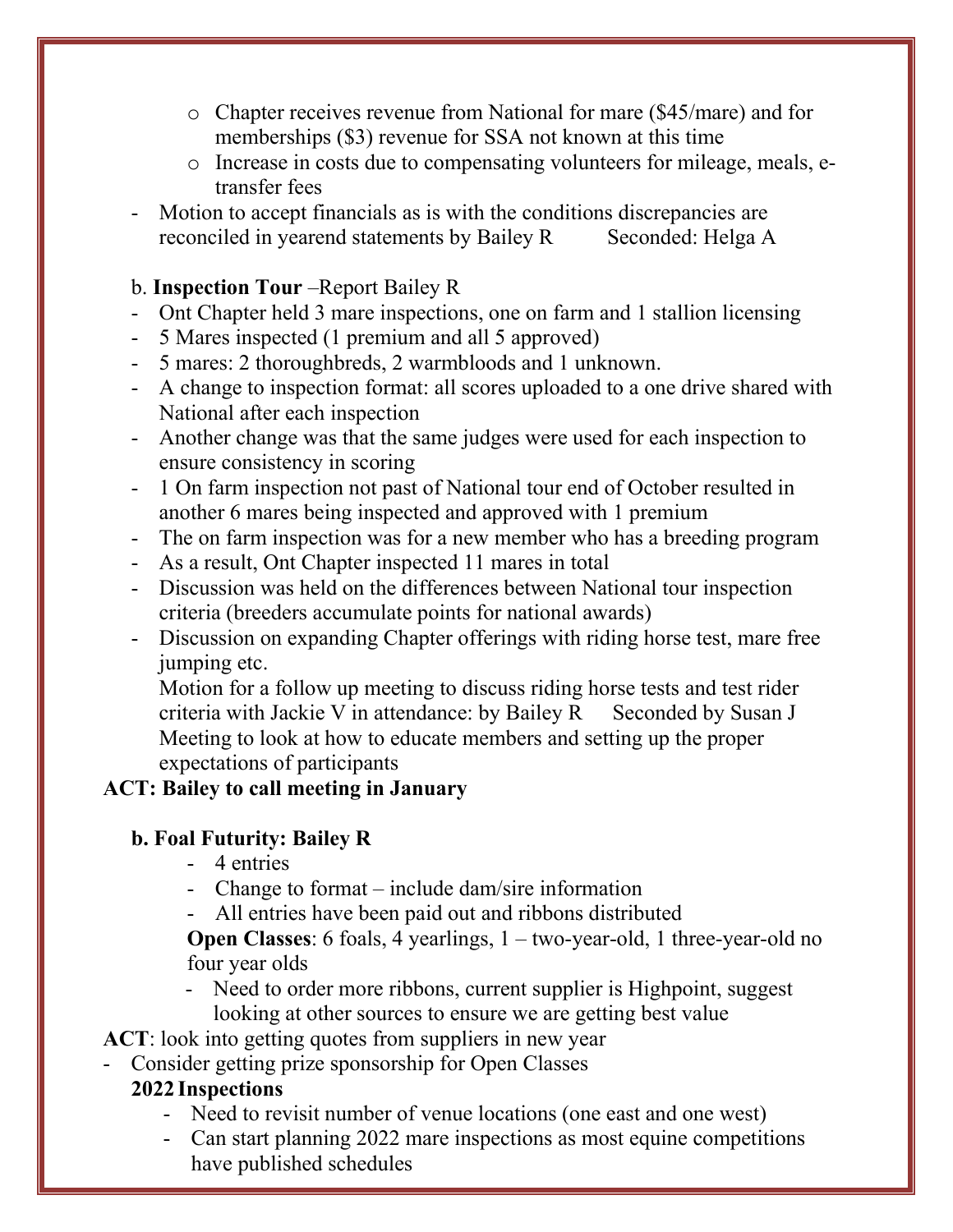- Need to be cognizant of Covid and distances for attendees
- Goal is to balance reasonable travel time and chapter costs

#### **Awards**

- all prizes have been distributed
- d. **Communicatio**ns Helga A
	- Facebook Group Canadian Warmblood Ontario Chapter
	- Not an open group however FB has changed the way these groups are managed and but appears to have no impact on CWHBA group
	- Work with Maria A she has excellent marketing/social media skills
	- Currently 668 total members as of Dec 2021
	- Have seen small increase from last year
	- Traffic spikes around inspection timeframes
	- Popular day is Sunday and popular times pages are visited is 8 pm
	- Growth most noticeable around Mare Inspections
	- Suggest Social Media and Communications a social media blitz in March to showcase Ontario approved/licensed stallions
	- Suggest redirecting members posting sales of horses to National website
	- Providing photos for National new website will be trying to get new photos of Ontario stallions
- e. **Marketing/Social Media** Maria A
	- FB and Instagram page visits up from 250 to 500